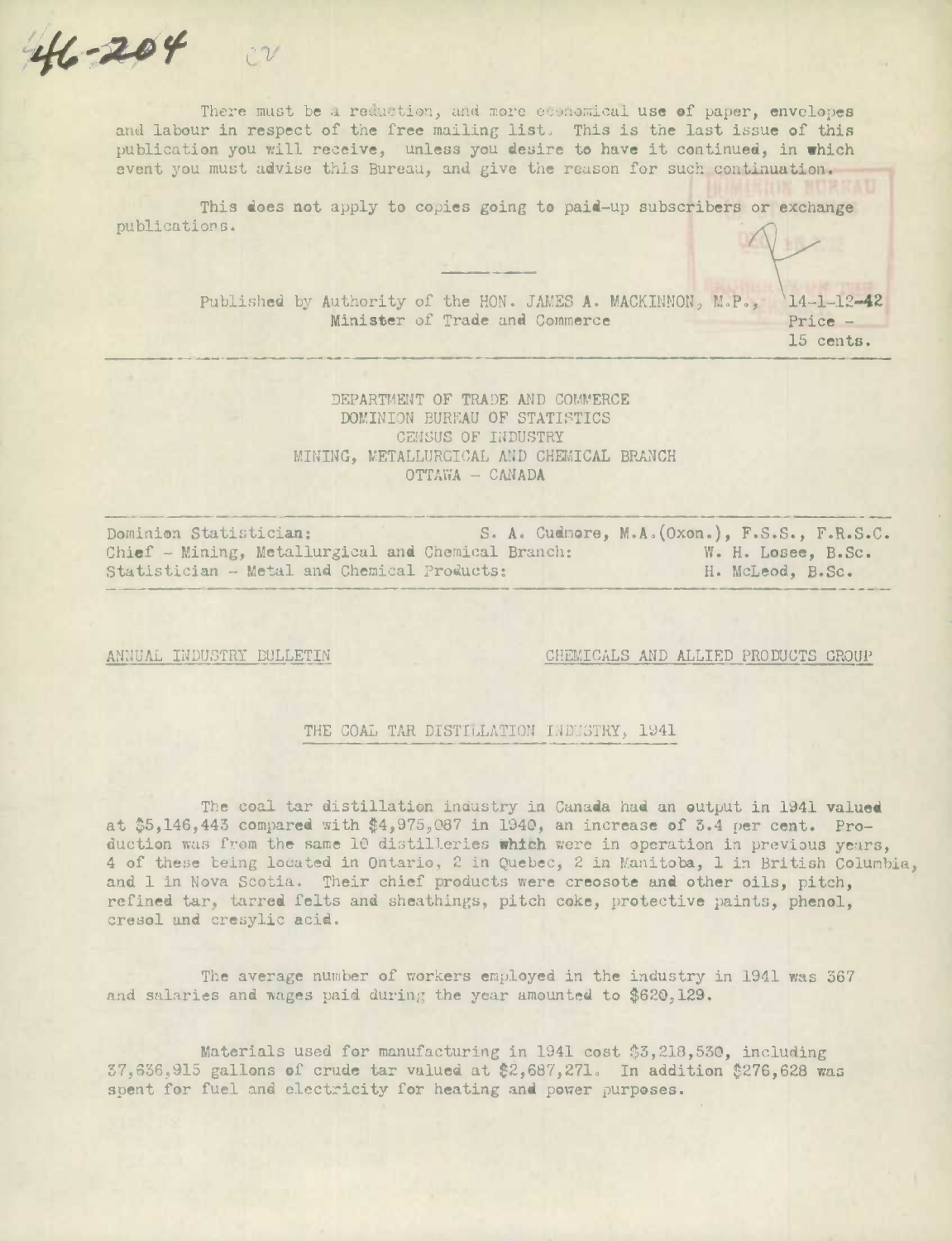单小部分学

## Ceal Tar Distillation

Table 1 PRINCIPAL STATISTICS OF THE COAL TAR DISTILLATION INDUSTRY IN CANADA, 1935.1941

| Year                                                                                               | Number<br>of.<br>distil<br>leries                    | Capital<br>employed                                                                     | Average<br>number<br>of em-<br>ployees        | Salaries<br>and<br>wages                                                   | Cost of<br>fuel and<br>electricity<br>at works                             | Cest of<br>materials<br>at works                                                        | Gross sell-<br>ing value<br>of products<br>at works                                       |
|----------------------------------------------------------------------------------------------------|------------------------------------------------------|-----------------------------------------------------------------------------------------|-----------------------------------------------|----------------------------------------------------------------------------|----------------------------------------------------------------------------|-----------------------------------------------------------------------------------------|-------------------------------------------------------------------------------------------|
|                                                                                                    |                                                      |                                                                                         |                                               |                                                                            | $\ddot{\psi}$                                                              | -35                                                                                     |                                                                                           |
| 1935<br>1936<br>$\sim$<br>1937<br>$\mathbb{R}$ is<br>1938<br>1939<br>1940<br>1941<br>$\rightarrow$ | 10 <sup>°</sup><br>10<br>10<br>10<br>10<br>1.0<br>1e | 4.725.668<br>4,507,861<br>4,392,474<br>4,780.847<br>4,940.020<br>4.144.389<br>4,407,409 | 204<br>216<br>254<br>257<br>302<br>323<br>367 | 273, 279<br>287,819<br>357,744<br>356,564<br>393,522<br>459.374<br>620.129 | 131 391<br>134.060<br>170.910<br>158,649<br>163.950<br>237, 242<br>276.628 | 1,523,137<br>1,516,122<br>2,139,237<br>1,742,366<br>2,108,544<br>2.480,378<br>3,218,530 | 2,606,338<br>2,942,255<br>3,399,541<br>2,895,237<br>3,648,080<br>4,975.087<br>5, 146, 443 |

Note: Profits or losses cannot be calculated from above figures as data are not available for general expense items such as interest, rent, depreciation, taxes, insurance, advertising. etc.

### Table 2 - CAPITAL EMPLOYED, 1935 - 1941

| Year                                                                                                          | Present value of<br>land, buildings.<br>machinery and<br>other equipment                | Inventory value of<br>materials, fuel and<br>other supplies on<br>hand. finished products<br>and stocks in process | Operating<br>capital (cash,<br>bills and<br>accounts<br>receivable                      | TOTAL<br>CAPITAL<br>EMPLOYED                                                              |
|---------------------------------------------------------------------------------------------------------------|-----------------------------------------------------------------------------------------|--------------------------------------------------------------------------------------------------------------------|-----------------------------------------------------------------------------------------|-------------------------------------------------------------------------------------------|
|                                                                                                               |                                                                                         |                                                                                                                    |                                                                                         | \$                                                                                        |
| 1935<br>1936<br>$\circ$<br>1937<br>$\sim$ $-$<br>1938<br>$\sim$ $\sim$<br>1939<br>$\bullet$ 0<br>1940<br>1941 | 2.407.839<br>2,355,138<br>2,423,640<br>2,450,786<br>2,740,165<br>2.742.735<br>2,758,813 | 865, 329<br>853.080<br>635,120<br>873,602<br>744.111<br>792 742<br>938.154                                         | 1,452,000<br>1, 294, 643<br>1, 333, 714<br>1,476,459<br>1,455,744<br>608.912<br>710,437 | 4,725,668<br>4,507,861<br>4,392,474<br>4.780,847<br>4,940,020<br>4, 144, 389<br>4,407,409 |

#### Table 3 - EMPLOYEES, SALARIES AND WAGES, 1935 - 1941.

| Year                                                                                                                                                                                                                                                                                                                                                                                                                                                                                   |             | Number of Employees |       | Salaries | Wages   | TOTAL<br>SALARIES |
|----------------------------------------------------------------------------------------------------------------------------------------------------------------------------------------------------------------------------------------------------------------------------------------------------------------------------------------------------------------------------------------------------------------------------------------------------------------------------------------|-------------|---------------------|-------|----------|---------|-------------------|
|                                                                                                                                                                                                                                                                                                                                                                                                                                                                                        | On salaries | On wages            | TOTAL |          |         | and WAGES         |
|                                                                                                                                                                                                                                                                                                                                                                                                                                                                                        |             |                     |       |          |         | S                 |
| 1935                                                                                                                                                                                                                                                                                                                                                                                                                                                                                   | 34          | 179                 | 204   | 85.886   | 187,393 | 273, 279          |
| 1936<br>$\begin{array}{c c} \hline \multicolumn{3}{c}{} & \multicolumn{3}{c}{} & \multicolumn{3}{c}{} & \multicolumn{3}{c}{} & \multicolumn{3}{c}{} & \multicolumn{3}{c}{} & \multicolumn{3}{c}{} & \multicolumn{3}{c}{} & \multicolumn{3}{c}{} & \multicolumn{3}{c}{} & \multicolumn{3}{c}{} & \multicolumn{3}{c}{} & \multicolumn{3}{c}{} & \multicolumn{3}{c}{} & \multicolumn{3}{c}{} & \multicolumn{3}{c}{} & \multicolumn{3}{c}{} & \multicolumn{3}{c}{} & \multicolumn{3}{c}{}$ | 36          | 180                 | 278   | 89, 272  | 198.547 | 287,819           |
| 1937<br>0.111                                                                                                                                                                                                                                                                                                                                                                                                                                                                          | 38          | 216                 | 254   | 100.347  | 257,397 | 357,744           |
| 1938                                                                                                                                                                                                                                                                                                                                                                                                                                                                                   | 42          | 215                 | 257   | 106.566  | 249,998 | 356.564           |
| 1939                                                                                                                                                                                                                                                                                                                                                                                                                                                                                   | 42          | 260                 | 302   | 112,106  | 281.416 | 393,522           |
| 1940<br>0.0.0.7                                                                                                                                                                                                                                                                                                                                                                                                                                                                        | 43          | 280                 | 323   | 119.714  | 339,660 | 459, 374          |
| 1941<br>7.011                                                                                                                                                                                                                                                                                                                                                                                                                                                                          | 81          | 286                 | 367   | 233, 152 | 396,977 | 620, 129          |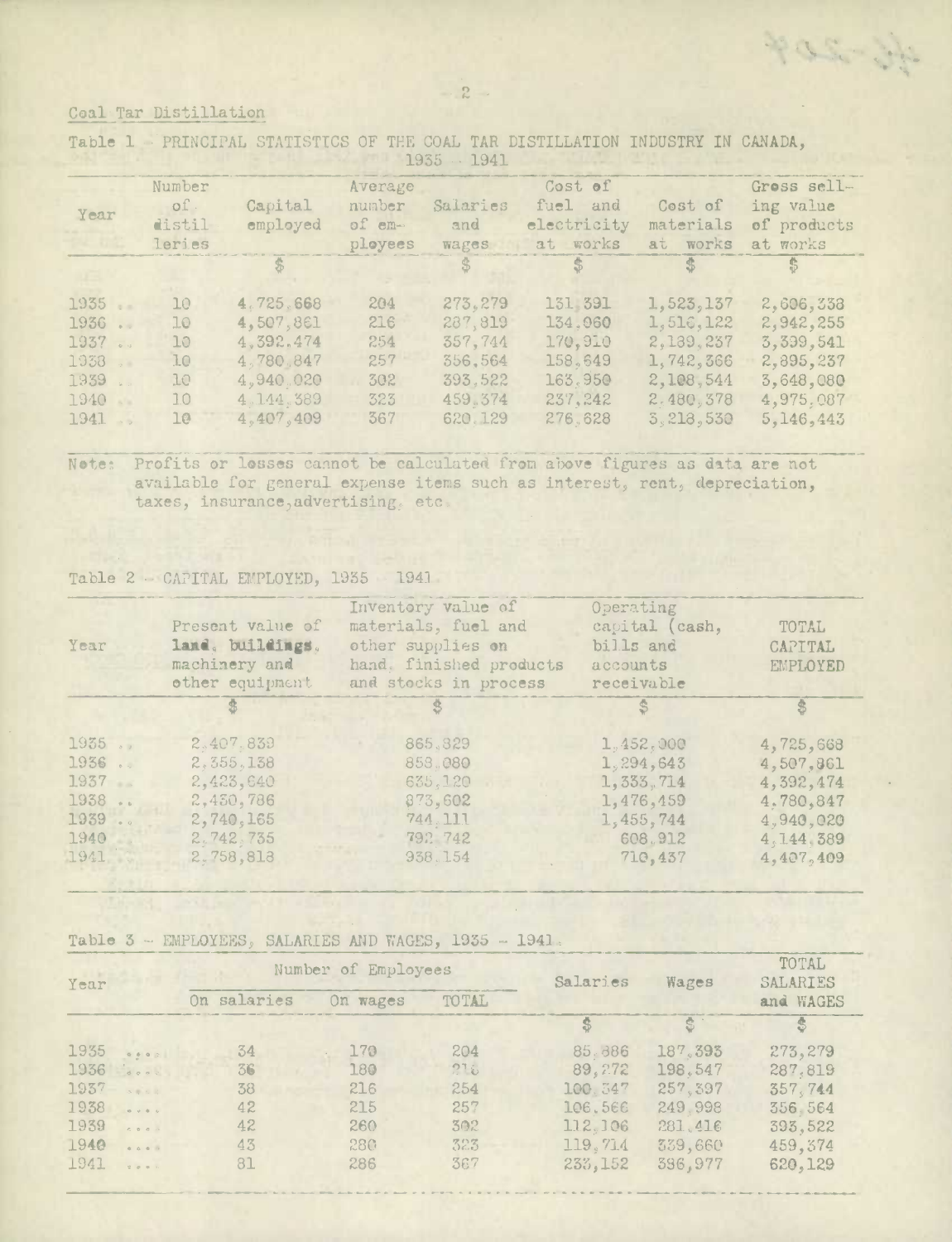### Ceal Tar Distillation

|                             |        |        | TOOL HOTT MO'N OT COON WARDED  |        |        |
|-----------------------------|--------|--------|--------------------------------|--------|--------|
| Months                      | 1940   | 1941   | Months                         | 1940   | 1941   |
|                             | Number | Number |                                | Number | Number |
| January<br>$-0.00000000000$ | 286    | 290    | August                         | 287    | 285    |
| February<br>$-$             | 263    | 293    | September<br>1.1.1.1.1         | 274    | 279    |
| March                       | 290    | 297    | October<br>                    | 273    | 285    |
| April                       | 261    | 292    | November<br>$-0.0.0.0.0.0.0$   | 295    | 283    |
| .<br>Eay                    | 276    | 289    | December<br>                   | 287    | 273    |
| June<br>.                   | 291    | 264    | <b>AVERAGE</b><br>$-1 - 1 - 1$ | 280    | 286    |
| July<br>.                   | 288    | 288    |                                |        |        |

Table 4 - NUMBER OF WAGE-EARNERS, EY MONTHS, 1940 and 1941 (Number on payroll on the last work day of each month)

Table 5 - HOURS WORKED PER WEEK, BY WAGE-EARNERS, 1940 and 1941 (In one week in months of highest employment; evertime included)

| Regular hours<br>worked per week                              | 1940                       | No. of wage-earners<br>1941 | Regular hours<br>worked per week                                                               | 1940                                                      | No. of wage-earners<br>1941          |
|---------------------------------------------------------------|----------------------------|-----------------------------|------------------------------------------------------------------------------------------------|-----------------------------------------------------------|--------------------------------------|
| 30 or less<br>$31 - 43$<br>44<br>$45 - 47$<br>48<br>$49 - 50$ | 37<br>16<br>23<br>11<br>19 | 28<br>16<br>16<br>15<br>18  | $51 - 54$<br>55<br>$56 - 64$<br>$65$ and over<br>Total<br>Total wages paid in<br>selected week | $\perp$ 4<br>14<br>-59<br>128<br>325<br>$$9,467$ \$10,774 | 37<br>11<br>$\frac{101}{128}$<br>379 |

Table 6 - FUEL AND ELECTRICITY USED, 1940 and 1941.

|                                   | Unit of                         | 1940      |                  | 1941      |                  |
|-----------------------------------|---------------------------------|-----------|------------------|-----------|------------------|
| Kinds                             | measure                         | Quantity  | Cost at<br>works | Quantity  | Cost at<br>works |
|                                   |                                 |           |                  |           | $\mathbf{B}$     |
| Anthracite<br>.                   | Ton                             | 1,122     | 5,975            | 1,004     | 5,733            |
| Bituminous -<br>Canadian<br>$  -$ | Ton                             | 2,015     | 11,549           | 2,321     | 13,937           |
| Imported<br>$-$                   | Ton                             | 9,500     | 61,545           | 10,087    | 74,784           |
| Lignite coal                      | Ton                             | 713       | 2,885            | 732       | 2,993            |
| Coke                              | Ton                             | 4,183     | 17,617           | 3,560     | 21,089           |
| Fuel oil                          | Imp. gal.                       | 450,511   | 24,642           | 637,333   | 38,991           |
| Wood                              | Cord                            | 108       | 238              | 248       | 665              |
| Other fuel (chiefly tar           |                                 |           |                  |           |                  |
| and heavy creosote)               |                                 |           | 100,795          |           | 104,394          |
| Electricity purchased             | $K_\bullet W_\bullet H_\bullet$ | 656, 1.28 | 11,946           | 1,162,472 | 13,542           |
|                                   |                                 |           |                  |           |                  |
| TOTAL                             | \$                              | 1.4.4     | 237,242          | 4.4.4     | 276,628          |